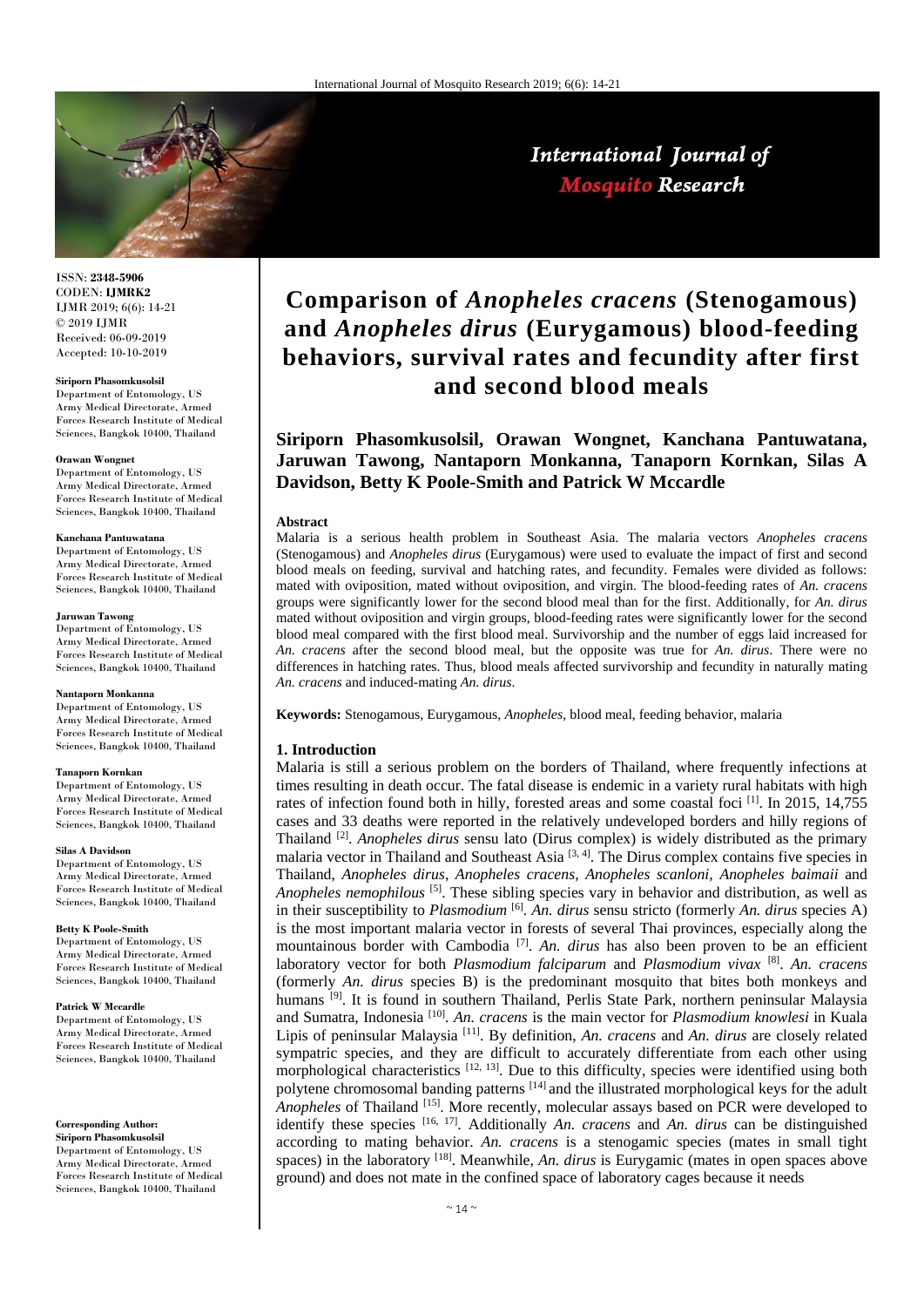sufficient swarming space to induce its mating behavior [19]. In the laboratory, when mating is required, mosquito copulation can be artificially induced after the male's head is cut off <sup>[20]</sup>. The correlation between mating and blood-feeding behavior is poorly understood, with limited available information. Mating is not needed for egg development and maturation, but eggs can be deposited when insemination has occurred [21]. Mating may occur either before or after blood-feeding. In general, female mosquitoes always mate before taking a first-blood meal, but in *Anopheles gambiae*, a large proportion of virgins may blood-feed prior to mating [22].

Colonies of *An. cracens* and *An. dirus* are bred in our insectary at the Armed Forces Research Institute of Medical Sciences (USAMD-AFRIMS) in Bangkok, Thailand. These mosquitoes are reared to support research on malaria and dengue fever, as well as to support repellent testing and pesticide resistance evaluations. We conducted experiments to evaluate feeding responses and survival rates of three groups of females, mated with oviposition, mated without oviposition and virgin, after blood-feeding. The objectives of this study were to assess the effects of blood-feeding behaviors during the first and second blood meals of each sibling species between *An. dirus* and *An. cracens* on the feeding response, survival rate and fecundity.

# **2. Materials and methods**

### **2.1 Mosquito colonies**

*Anopheles (Cellia) cracens* Sallum and Peyton were originally collected from Sabah, Malaysia and *Anopheles (Cellia) dirus*  Peyton and Harrison were originally collected from Ban Phluang, Chanthaburi, Thailand. Laboratory colonies were established at the Department of Entomology, AFRIMS, Bangkok, Thailand. Both species were reared and maintained based on the standard operating procedures of the laboratory [23] .

## **2.2 Mosquito rearing and conditioning**

The insectary used regulated temperature and humidity control systems for the optimal growth of Anopheline mosquitoes*.* Mosquito maintenance and all of the experiments conducted were carried out at  $25 \pm 2$  °C and 70%–90% relative humidity with a 12-h light/ 12-h dark cycle. Anopheline larvae were provided a diet of finely ground (42 mesh sieve; 355 µm US standard) OPTIMUM® (Perfect Companion Group Co., Samutprakarn, Thailand) to produce synchronized emergence and uniformly large adults until they all pupated*.* Pupae were transferred into plastic containers with water and placed in screen cages ( $40 \times 30 \times 30$  cm) for adult eclosion. Adults were continuously supplied saturated cotton) soaked with 5*% (*v*/*v*)* multivitamin syrup solution (Haemo-Vit®, Boss Pharmacare Co., LTD., Samut Sakhon, Thailand) mixed with 5*% (*w*/*v*)* sucrose solution (Lin®, Thai Roong Ruang Industry Co. Ltd., Kanchanaburi, Thailand)<sup>[19]</sup>. Afterwards, females were separated and placed in separate containers for blood meals.

### **2.3 Establishing groups**

The females were then collected and maintained as three treatment groups.

**Group 1:** Mated females permitted to lay eggs (mated females with oviposition)

In the first group, females were mated with males and

permitted to lay eggs. *An. cracens* (stenogamous) can copulate without male swarms and mates easily in small spaces. After emergence, *An. cracens* females (*n* = 100) and males ( $n = 200$ ) were introduced into an insect cage ( $40 \times 30$ )  $\times$  30 cm) and allowed mate for 1 week with males (low female: high male ratio). Mating was confirmed as described previously [24] . *An. dirus* females are eurygamous and require swarming to induce mating behavior <sup>[25]</sup>. They cannot mate in the confined spaces of laboratory cages, and copulation must be artificially induced. In this study, 5–7-day-old *An. dirus* females  $(n = 100)$  were force-mated with males using standard procedures <sup>[26]</sup>. Then, females received the first blood meal through the membrane. After blood-feeding, 50 ml of filtered water was added to a plastic oviposition cup (9-cm diameter  $\times$  5.5-cm height) and placed in a cage. Females in the mated treatment group were allowed to oviposit overnight.

# **Group 2:** Mated females not permitted to lay eggs (mated females without oviposition)

In the second group, both *An. cracens* (*n* = 100) and *An. dirus*  $(n = 100)$  females were allowed to mate using the same method as described for the first group. However, mated females were not permitted to lay eggs. After the blood meal, an oviposition cup was not placed in the cage.

# **Group 3:** Virgin females

For the third group, pupae were kept in plastic cups and transferred to screen cages (40  $\times$  30  $\times$  30 cm) until adults emerged. Virgin females ( $n = 100$ ) and males were separated every 12 h, which prevented insemination because there was not enough time for the males' genitalia to rotate into the mating position [27].

# **2.4 Artificial blood-feeding technique**

For the artificial membrane feeding system, blood meal was offered to both *An. cracens* and *An. dirus* that was performed according to the technique described by Rutledge *et al* [28] and Dias *et al* <sup>[29]</sup>. At 12 h prior to blood-feeding the vitaminsaturated cotton balls were removed from the holding cages and replaced with water-saturated cotton balls. Then, the water-soaked cotton balls were removed 6 h prior to bloodfeeding. Water was filled and circulated in a circulating LAUDA® water bath (LAUDA DR. R. WOBSER GMBH & CO. KG) at 37 °C through the blown glass feeder cups (surface area:  $2.54 \text{ cm}^2$ ). Sausage casing membranes were stretched over feeder cups and placed in contact with the mesh netting top of the plastic container holding the female mosquitoes. In total, 1.5 ml human blood containing citrate as an anticoagulant (obtained from the Thai Red Cross Society) was added to the glass feeder well, and mosquitoes were allowed to blood-feed for 30 min. The numbers of fully engorged females were recorded. The cotton balls saturated with 5% multivitamin syrup and sugar solution were provided and changed daily to reduce the formation of bacterial and fungal growth. The numbers of unfed females were recorded and discarded.

# **2.5 Percentages of fed females and survival rates after the first and second blood meals**

Using an artificial membrane-based feeding method, 5–7-dold mosquitoes were placed in a cage and provided the first blood meal. After 30 min of feeding, the numbers of fully blood-fed mosquitoes were recorded, and mosquitoes that did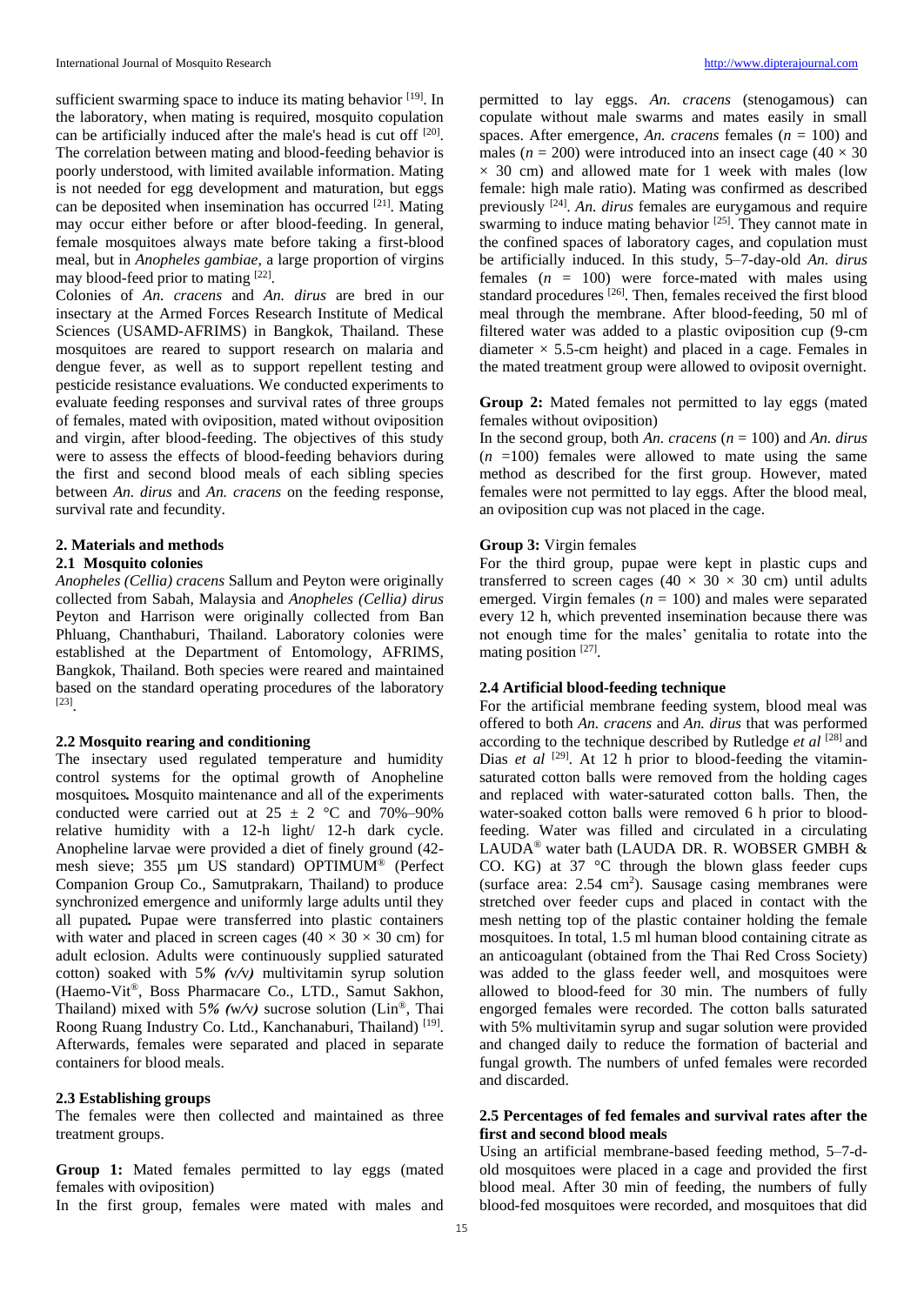not feed or only partially fed were discarded. A second blood meal was given 8 d after the first blood meal, and the fully blood-fed females (13–15-d-old mosquitoes) were separated from those that did not blood-feed.

The blood-feeding rate was determined as the number of blood-fed mosquitoes/number of mosquitoes tested  $\times$  100  $^{[30]}$ . Mosquitoes were provided access to 5% multivitamin syrup and sugar solution immediately after blood-feeding. Survival rates of engorged females were recorded on d 7 after being fed the first/second blood meals. Ten replicates were performed for each group.

# **2.6 Fecundity and hatching rate**

In females from the first group (mated females with oviposition), the fecundity and hatching rate were observed. Three days after the first blood-feeding (8–10-d-old mosquitoes), 30 engorged females of each species were randomly selected (3 females from each replicate). Each blood-fed female was held in an individual glass vial containing a piece of moist filter paper as an oviposition substrate. The number of eggs each female laid by 48-h postfeeding was counted using a dissecting microscope and recorded. All the eggs per species were immersed in plastic rearing trays with water to observe hatching. The numbers of newly hatched larvae were recorded after 2 d. At 3 d after the second blood-feeding (16–18-d-old mosquitoes), the oviposition and hatching processes were repeated for the first group.

The fecundity rate was determined as the number of eggs laid per female. The hatchability rate was determined as the total number of hatched larvae/total number of eggs  $\times$  100 <sup>[31]</sup>.

## **2.7 Statistical analyses**

Mean percentage feeding and survival at 7-d post-treatment were calculated. Results were analyzed using a one-way analysis of variance (IBM SPSS Statistics for Windows, Version 25.0; IBM Corp). If significant differences in bloodfeeding and survival rate within three treatment groups, mated females with oviposition, mated females without oviposition and virgin females, were detected, multiple comparisons were made using Duncan's Multiple Range test (*P*< 0.05). Paired ttests were used to analyze the feeding rates, fecundity levels and hatching rates after the first and second blood meals, with statistically significant differences determined at *P* = 0.05.

### **3. Results**

## **3.1 Percentage of fed females after first and second blood meals**

Mean first and second blood-feeding rates of both *An. cracens* and *An. dirus* females are presented in Figure 1. In a comparison between first and second blood-feeding rates, all

the groups of *An. cracens*, mated with oviposition (73.3%, *P*   $= 0.01$ ), without oviposition (74.5%,  $P < 0.01$ ) and virgin  $(63.8\%, P = 0.04)$ , were significantly lower after the second blood meal (Fig. 1A). For the *An. dirus* females, two groups, mated females without oviposition  $(94.0\% , P = 0.04)$  and virgin females (93.6%,  $P = 0.01$ ) had significantly lower blood-feeding rates after the second blood meal compared with after the first blood meal (Fig. 1B).

# **3.2 Female survival rates after first and second blood meals**

The effects of the first and second blood meals on the survival of *An. cracens* and *An. dirus* females at 7 d after each blood meal were studied (Table 1). For *An. cracens*, the first bloodfeeding had no significant effect on the survival rates among the three groups  $(P = 0.14)$ . However, there were significant differences in the post-feeding survival rates after the second blood meal among the three treatment groups ( $P = 0.03$ ). The overall survival rates of *An. cracens* mated females with oviposition (95.6%), mated females without oviposition (92.2%) and virgin females (95.7%) after the second blood meal were higher than after the first blood meal (91.0%, 84.6% and 91.6%, respectively). For *An. dirus*, the overall survival post-feeding survival rates after the second blood meal were lower than after the first blood meal. In addition, the mean survival rates of *An. dirus* mated females with oviposition and virgin females after the second blood meal experienced reduced longevity (93.0%, *P*=0.05 and 91.9%, *P*=0.01, respectively) compared with after the first blood meal (95.3% and 96.8%, respectively). However, the longevity of *An. dirus* females after the first and second blood meals was not significantly different among the three treatment groups  $(P > 0.05)$ .

# **3.3 Fecundity and hatching rate**

After engorged females from the first group (mated females with oviposition) were transferred individually into glass vials, the numbers of eggs laid per female were recorded. The eggs were submerged in the plastic tray, and the number of first larval stage hatchings were also recorded. For *An. cracens*, the mean number of eggs laid after feeding on the first blood meal (129 eggs  $\pm$  41.2) was significantly lower than after the second blood meal (180 eggs  $\pm$  49.1;  $P = 0.01$ ). Conversely, the number of eggs laid by *An. dirus* after feeding on the first blood meal (199 eggs  $\pm$  26.9) was significantly greater than after the second blood meal (161 eggs  $\pm$  41.9; *P*=0.05). Additionally, for *An. cracens* and *An. dirus*, there were no significant differences between the egg hatching rates after the first (78% and 91%, respectively) and second (79% and 86%, respectively) blood meals.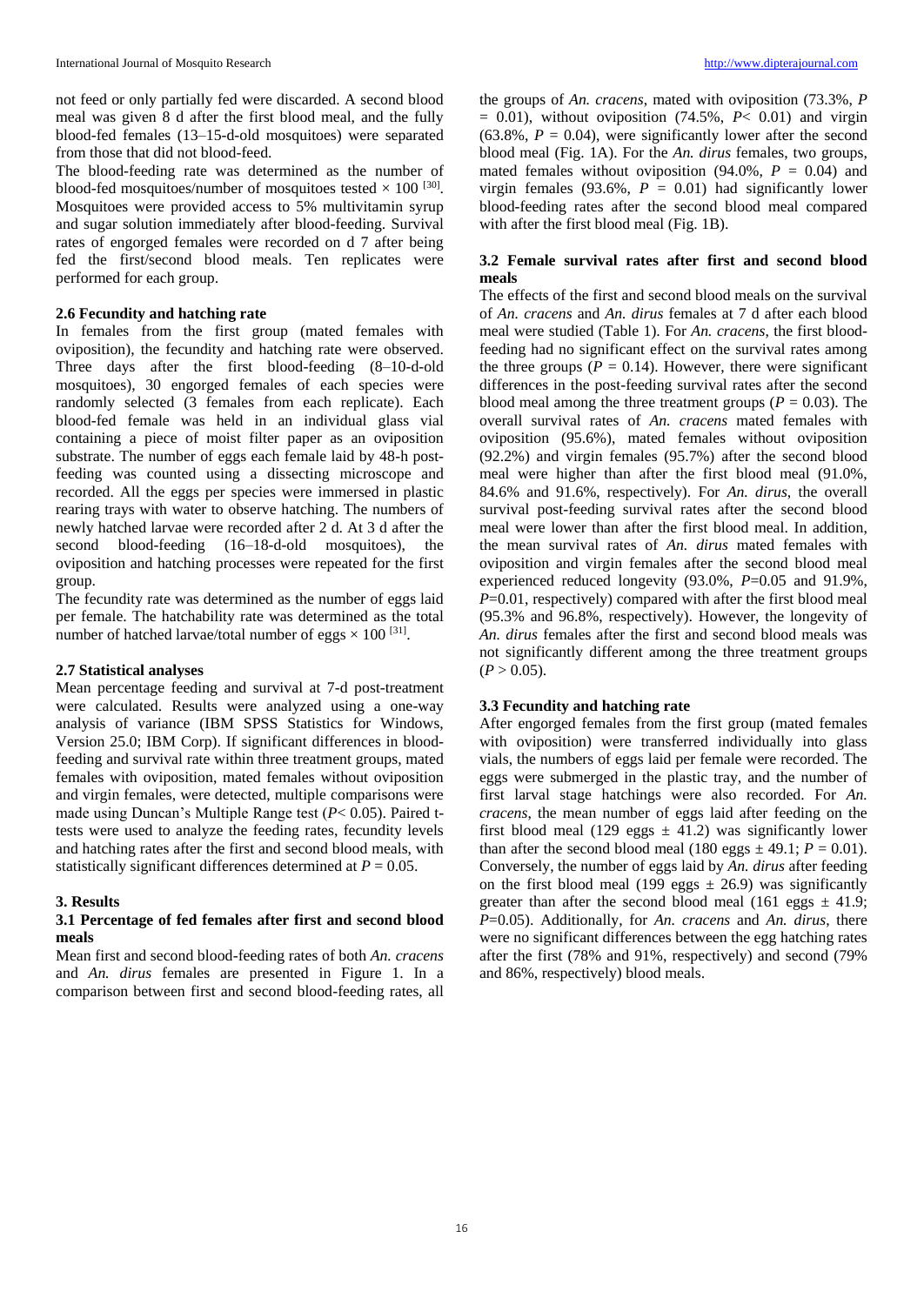



| <b>Table 1:</b> Effects of first and second blood meals on the survival of female An. cracens and An. dirus at 7 days after each blood meal. |  |
|----------------------------------------------------------------------------------------------------------------------------------------------|--|
|----------------------------------------------------------------------------------------------------------------------------------------------|--|

| Mosquito sp.                         |                                        | An. cracens                                                                                   | An. dirus |                                                                 |                                                           |              |
|--------------------------------------|----------------------------------------|-----------------------------------------------------------------------------------------------|-----------|-----------------------------------------------------------------|-----------------------------------------------------------|--------------|
| <b>Treatment group</b>               | Survival $(\% )$ at day 7<br><b>SD</b> | Survival $(\% )$ at day 7<br>after first blood meal $\pm$ after second blood meal<br>$\pm$ SD | value**   | Survival $(\% )$ at day 7<br>after first blood meal<br>$\pm$ SD | Survival (%) at day 7 after<br>second blood meal $\pm$ SD | P<br>value** |
|                                      | $(A/B)^1$                              | $(C/D)^2$                                                                                     |           | (A/B)                                                           | (C/D)                                                     |              |
| Mated females with<br>oviposition    | $91.0 + 5.3a^3$                        | $95.6 + 2.1a$                                                                                 | 0.04      | $95.3 \pm 3.1a$                                                 | $93.0 \pm 3.1a$                                           | 0.05         |
|                                      | (81/89)                                | (57/60)                                                                                       |           | (95/100)                                                        | (85/91)                                                   |              |
| Mated females<br>without oviposition | $84.6 \pm 8.0a$                        | $92.2 + 4.4h$                                                                                 | < 0.01    | $95.0 \pm 4.0a$                                                 | $94.7 \pm 2.6a$                                           | 0.83         |
|                                      | (80/94)                                | (55/60)                                                                                       |           | (93/98)                                                         | (83/88)                                                   |              |
| Virgin females                       | $91.6 \pm 11.1a$                       | $95.7 \pm 2.8a$                                                                               | 0.29      | $96.8 \pm 3.2a$                                                 | $91.9 \pm 4.4a$                                           | 0.01         |
|                                      | (67/72)                                | (40/42)                                                                                       |           | (96/99)                                                         | (83/90)                                                   |              |
| $P$ value*                           | 0.14                                   | 0.03                                                                                          |           | 0.52                                                            | 0.19                                                      |              |

1A/B, average number of live females at d 7 after first blood meal/Total number of engorged females that fed on the first blood meal. 2C/D, average number of live females at d 7 after second blood meal/Total number of engorged females that fed on the second blood meal. <sup>3</sup>Means in each column followed by different lowercase letters are significantly different among treatment groups

\*Significant *P*-values *P*< 0.05 in each column as assessed by one-way ANOVA and Duncan's Multiple Range tests are indicated in bold italics. \*\* Significant *P*-values between first and second blood meal as assessed by paired t-tests (*P*< 0.05) are indicated in bold italics in each row.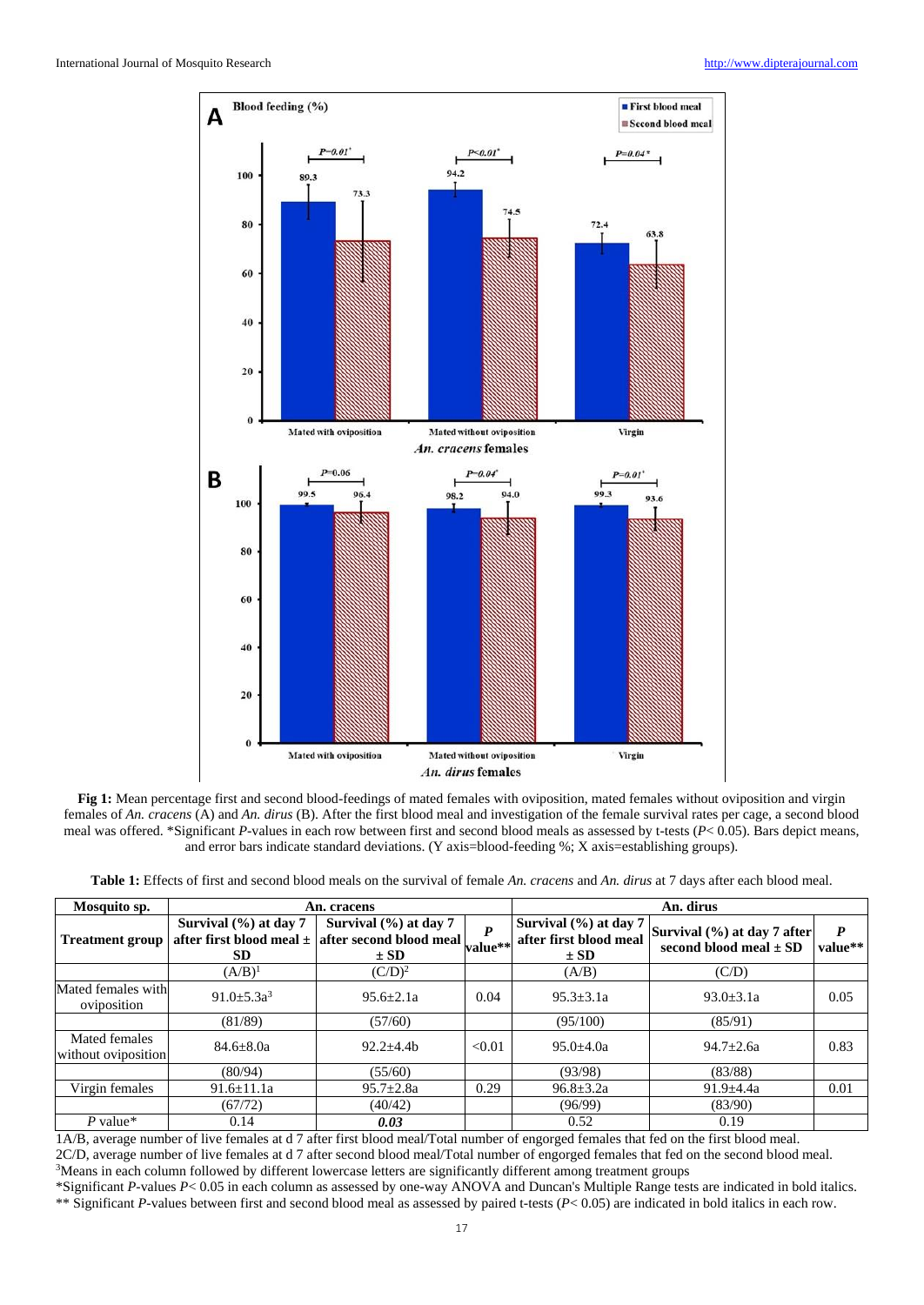## **4. Discussion**

The intensity of malaria transmission is highly dependent on vectorial capacity, which is affected by population density <sup>[32]</sup>, oviposition interval (blood-feeding frequency) [33], survival rate [34] and anthropophilic behavior [35]. Both *An. cracens* and *An. dirus* are anthropophilic <sup>[10, 36]</sup> and anautogenous insects that require a blood meal for egg development  $^{[37]}$ . However, there are some stenogamous mosquito species that are autogenous (not requiring a blood meal to produce eggs) such as *Anopheles petragnani* [38] , *Culex pipiens* [39] , *Aedes taeniorhynchus* [40] and *Aedes detritus* [41]. Our results showed that the first and second blood meals affect feeding rates, survivorship and reproduction in colonies of both the natural mating *An. cracens* (stenogamic species) and the inducedmating *An. dirus* (Eurygamic species) under the conditions of this test.

In most mosquitoes, flight is an essential component of mating behavior and it is associated with swarming [42]. In *Anopheles*, males initiate mating in swarms and single females fly into the swarm. They apparently copulate near the blood meal host  $[43]$ . Thus, males must be able to locate females in search of a blood meal. In the AFRIMS laboratory, the eurygamic behavior of *An. dirus* does not allow it to mate in the limited space and small cages inhibit or reduce the formation of dancing male swarms. Therefore, artificial mating techniques have been developed to maintain laboratory *An. dirus* colonies. However, *An. cracens* can successfully copulate in small cages. The *Anopheles* Y chromosome is critical to their sexual dimorphism and also controls the stenogamy–eurygamy mating behavior [44]. Additionally, there is a difference in the size of the male genitals, with the genitalia of *An. cracens* being larger than those of *An. dirus*  $^{[24]}$ . However, the frequency of the clasper movement during induced copulation in *An. cracens* was lower and the copulation period was than in *An. dirus* [45].

In general, female mosquitoes mate with males after their emergence and start looking for a blood meal for egg maturation, and is digested within a few days  $[46]$ . The female mosquito reproductive (gonotrophic) cycle starts at the blood meal and ends with egg-laying, and it is continuous throughout the female's life  $[47]$ . The females oviposit in a suitable breeding-site and look for another blood meal. In anophelines, the first blood meal might promote the ovarian follicles into the late resting stage, and a second meal is required for complete maturation [48, 49]. Richards *et al.* [50] reported that a second blood-feed was necessary to start a new cycle of digestion and oviposition. The mosquito requirement for more than one blood meal to successfully complete a gonotrophic cycle has been correlated with the nutritional content of the first ingested meal  $[51]$ , mosquito parasites, female body size  $[52]$ , copulation status  $[53]$  and the quality and quantity of the blood meal  $[54]$ . The timeframe for female mosquitoes to complete a single gonotrophic cycle (from blood-feeding, to oviposition, to blood-feeding again) is usually a few days [55].

In this study, feeding rates were determined during the first and second blood meals. The blood-feeding rates of *An. cracens* and *An. dirus* (ranges = 94.2%–72.4% and 99.5%– 98.2%, respectively) for the first feeding varied among treatment groups (with and without oviposition and virgin). We observed a reduction in feeding rates (ranges = 74.5%– 63.8% and 96.4%–93.6%, respectively) for the second bloodfeeding. Furthermore, we found a feeding response in which

mated *An. cracens* females fed more than virgin females. This observation agrees with those of previous studies [56, 57] in which mosquito females were always mated before bloodfeeding. In addition, the survival rates of mated females with and without oviposition, as well as virgin females, were compared after the two blood meals. There were no significant differences among treatment groups, except in *An. cracens* after the second blood meal ( $P < 0.03$ ). Villarreal *et al*. [58] reported that when *Aedes aegypti* females were allowed multiple feedings, the number of blood meals they consumed did not significantly affect survival. Contrary to the interpretation of Dao *et al*. [59] in which mated *An. gambiae* females showed reduced survival rates compared with unmated females. However, our results showed that female *An. cracens* had a greater survivorship after the second blood meal than after a single meal, and they produced significantly more eggs. Our results are generally in agreement with those of Briegel and Horler [60] in which *Anopheles* mosquitoes having more than one blood meal had increased fecundity. Meanwhile, our results showed that the survival rate of *An. dirus* was reduced after the second blood meal, and we also observed a significant decrease in fecundity from the first to the second blood-feeding. Nevertheless, the blood meals did not influence fertility. This result supports previous studies in which at least two blood meals were necessary for survivorship <sup>[61, 62]</sup> and fecundity <sup>[60, 63, 64]</sup>. Previous studies on various mosquito species have demonstrated that female mosquitoes require two meals to be of epidemiological significance for disease transmission, and it is highly likely that, during their lifetimes, females will consume multiple blood meals [65]. However, females of most mosquito species require both blood and sugar for reproduction and survival [66]. A diet combining both blood and sugar results in the highest survival rate in *An. gambiae* <sup>[67]</sup>. It is also important to determine the effects of multiple blood-feeding on mosquito fitness. *Anopheles* females often require two or more blood meals for their first oviposition [60], which enhances the rate of pathogen transmission by increasing the frequency of host contact [68] .

Comparisons of stenogamous and eurygamous mating behaviors in *Anopheles* mosquitoes have suggested correlations between mating behavior and insemination rate  $[24, 69]$ . Taii *et al.*  $[70]$  reported the highest insemination rates in *Anopheles peditaeniatus* (stenogamous), while the *Anopheles crawfordi* (eurygamous) had the lowest rate in cages. Additionally, researchers have attempted to develop techniques, such as a blue stroboscopic light [26], different sized cages  $[25]$  and thermo-periods  $[71]$ , to successfully alter many anopheline colonies from a eurygamic to stenogamic status. This research is crucial for improving mating competitiveness, mating specificity and fitness studies, which are necessary to develop mosquito control measures.

# **5. Conclusions**

Here, we determined that the first and second blood meals affected both the survivorship and fecundity of *An. cracens* (stenogamous) and *An. dirus* (eurygamous).

- a) Survival rates of *An. cracens* increased after feeding on the second blood meal, while the opposite was true for *An. dirus*.
- b) The number of eggs laid by *An. cracens* was higher after feeding on the second blood meal, while the opposite was true for *An. dirus*.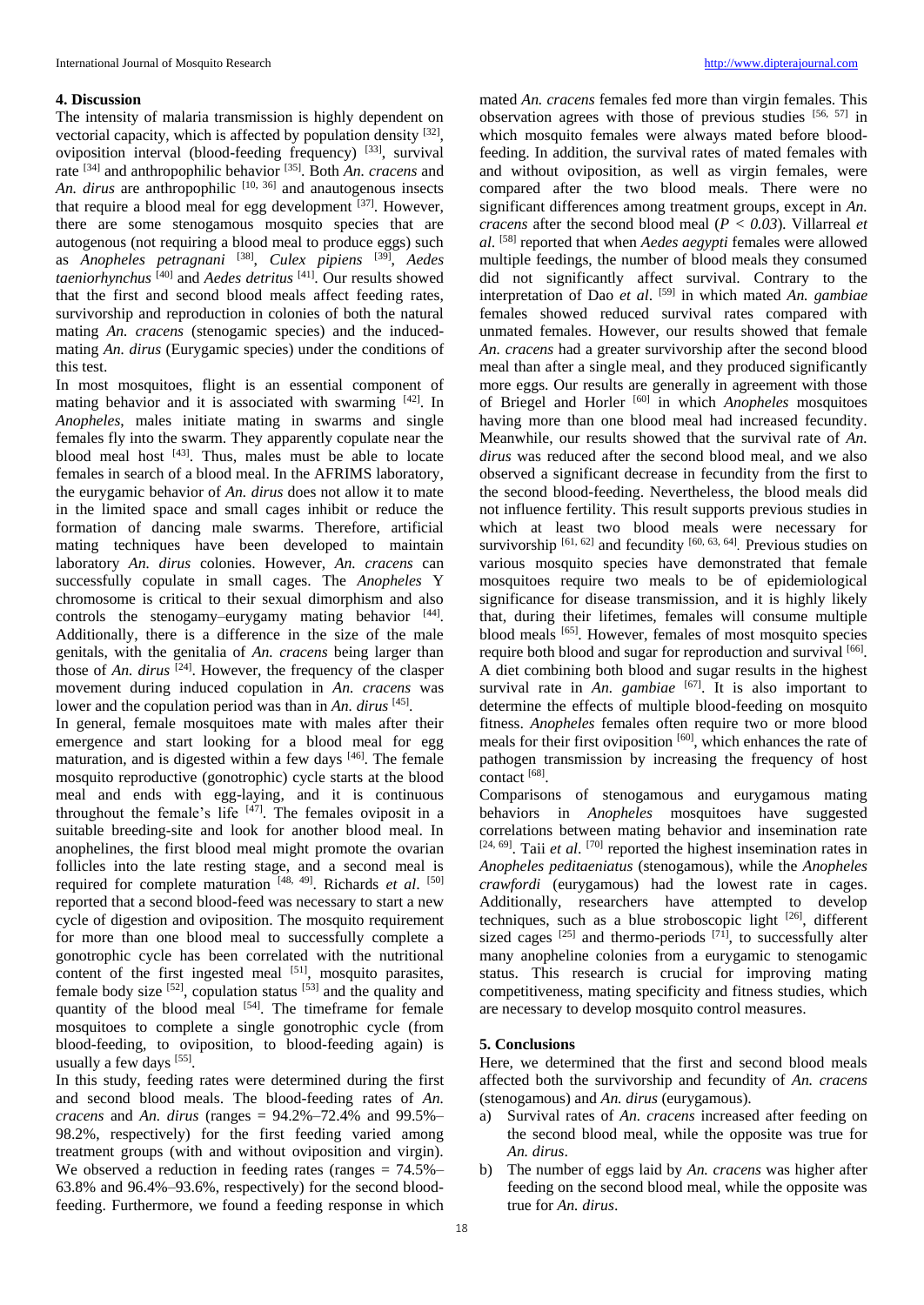### **6. Acknowledgments**

The views expressed in this article are those of the authors and do not reflect the official policy of the US Department of the Army, US Department of Defense or the U.S. Government. This research was partially funded by the Military Infectious Disease Research Program, Thailand. We thank Lesley Benyon, PhD, from Edanz Group (www.edanzediting.com/ac) for editing a draft of this manuscript and helping to draft the abstract.

# **7. References**

- 1. Trung HD, Van Bortel W, Sochantha T, Keokenchanh K, Quang NT, Cong LD *et al*. Malaria transmission and major malaria vectors in different geographical areas of Southeast Asia. Trop Med Int. Health. 2004; 9(2):230- 237.
- 2. Organization WH. World malaria report Geneva, 2016, 186.
- 3. Manguin S, Garros C, Dusfour I, Harbach RE, Coosemans M. Bionomics, taxonomy, and distribution of the major malaria vector taxa of *Anopheles* subgenus Cellia in Southeast Asia: an updated review. Infection, genetics and evolution. Infect Genet Evol. 2008; 8(4):489-503.
- 4. Baimai V, Kijchalao U, Sawadwongporn P, Green CA. Geographic distribution and biting behaviour of four species of the *Anopheles dirus* complex (Diptera: Culicidae) in Thailand. Southeast Asian J Trop Med Public Health. 1988; 19(1):151-61.
- 5. Sallum MAM, Peyton E, Harrison BA, Wilkerson RC. Revision of the Leucosphyrus group of *Anopheles* (Cellia) (Diptera, Culicidae). Revista Brasileira de Entomologia. 2005; 49:01-152.
- 6. Saeung A. *Anopheles* (Diptera: Culicidae) species complex in Thailand: Identification, distribution, bionomics and malaria-vector importance. Int. J Parasitol Res. 2012; 4(1):75-82.
- 7. Rosenberg R, Andre RG, Somchit L. Highly efficient dry season transmission of malaria in Thailand. Trans R Soc. Trop Med Hyg. 1990; 84(1):22-28.
- 8. Baimai V, Green CA, Andre RG, Harrison BA, Peyton EL. Cytogenetic studies of some species complexes of *Anopheles* in Thailand and Southeast Asia. Southeast Asian J Trop Med Public Health. 1984; 15(4):536-546.
- 9. Jiram AI, Vythilingam I, Noor Azian YM, Yusof YM, Azahari AH, Fong MY. Entomologic investigation of *Plasmodium knowlesi* vectors in Kuala Lipis, Pahang, Malaysia. Malar J. 2012; 11:213.
- 10. Sallum MA, Peyton EL, Wilkerson RC. Six new species of the *Anopheles* leucosphyrus group, reinterpretation of *An. elegans* and vector implications. Med Vet Entomol. 2005; 19(2):158-199.
- 11. Vythilingam I, NoorAzian YM, Huat TC, Jiram AI, Yusri YM, Azahari AH *et al*. *Plasmodium knowlesi* in humans, macaques and mosquitoes in peninsular Malaysia. Parasit Vectors. 2008; 1(1):26.
- 12. Poopittayasataporn A, Baimai V. Polytene chromosome relationships of five species of the *Anopheles dirus* complex in Thailand. Genome. 1995; 38(3):426-434.
- 13. Rattanarithikul R, Panthusiri P. Illustrated keys to the medically important mosquitos of Thailand. Southeast Asian J Trop Med Public Health. 1994; 25:1-66.
- 14. Hii J. Genetic investigations of laboratory stocks of the

complex of *Anopheles balabacensis* Baisas (Diptera: Culicidae). Bull Entomol Res; 1985; 75(2):185-197.

- 15. Rattanarithikul R, Harrison BA, Harbach RE, Panthusiri P, Coleman RE, Panthusiri P. Illustrated keys to the mosquitoes of Thailand. IV. *Anopheles*. Southeast Asian J Trop Med Public Health. 2006; 37(2):1-128.
- 16. Phunngam P, Boonkue U, Chareonviriyaphap T, Bangs MJ, Arunyawat U. Molecular identification of four members of the *Anopheles dirus* complex using the mitochondrial cytochrome C oxidase subunit I gene. J Am Mosq Control Assoc. 2017; 33(4):263-269.
- 17. Walton C, Handley J, Kuvangkadilok C, Collins F, Harbach R, Baimai V *et al*. Identification of five species of the *Anopheles dirus* complex from Thailand, using allele‐specific polymerase chain reaction. Med Vet Entomol. 1999; 13(1):24-32.
- 18. Amir A, Sum JS, Lau YL, Vythilingam I, Fong MY. Colonization of *Anopheles cracens*: A malaria vector of emerging importance. Parasit Vectors. 2013; 6:81.
- 19. Phasomkusolsil S, Pantuwatana K, Tawong J, Khongtak W, Kertmanee Y, Monkanna N *et al*. Sugar and multivitamin diet effects on the longevity and mating capacity of laboratory-reared male Anopheline mosquitoes. J Am Mosq Control Assoc. 2017; 33(3):175- 183.
- 20. Yang CKO, Sta Maria FL, Wharton RH. Maintenance of a laboratory colony of *Anopheles maculatus* Theobald by artificial mating. Mosq News. 1963; 23:34-35.
- 21. Clements A. The biology of mosquitoes. Sensory reception and behaviour. CABI Publishing, Wallingford, London. 1999, 2:740.
- 22. Charlwood JD, Pinto J, Sousa CA, Ferreira C, Petrarca V, Rosario VdE. 'A mate or a meal'-pre-gravid behaviour of female *Anopheles gambiae* from the islands of São Tomé and Príncipe, West Africa. Malaria J. 2003; 2:9.
- 23. Gerberg EJ, Barnard DR, Ward RA. Manual for mosquito rearing and experimental techniques. American Mosquito Control Association, Inc. Lake Charles, 1994, 98.
- 24. Choochote W, Sucharit S, Abeyewickreme W. A note on adaptation of Anopheles annularis Van Der Wulp, Kanchanaburi, Thailand to free mating in a  $30 \times 30 \times 30$ cm cage. Southeast Asian J Trop Med Public Health. 1983; 14(4):559-560.
- 25. Wijit A, Taai K, Dedkhad W, Hempolchom C, Thongsahuan S, Srisuka W *et al*. Comparative studies on the stenogamous and eurygamous behavior of eight *Anopheles* species of the Hyrcanus group (Diptera: Culicidae) in Thailand. Insects, 2016, 7(2).
- 26. Lardeux F, Quispe V, Tejerina R, Rodriguez R, Torrez L, Bouchite B *et al*. Laboratory colonization of *Anopheles pseudopunctipennis* (Diptera: Culicidae) without forced mating. C R Biol. 2007; 330(8):571-575.
- 27. Oliva CF, Benedict MQ, Lemperiere G, Gilles J. Laboratory selection for an accelerated mosquito sexual development rate. Malar J. 2011; 10:135.
- 28. Rutledge LC, Ward RA, Gould DJ. Studies on the feeding response of mosquitoes to nutritive solutions in a new membrane feeder. Mosq News. 1964; 24:407-419.
- 29. Dias LDS, Bauzer L, Lima JBP. Artificial blood feeding for Culicidae colony maintenance in laboratories: does the blood source condition matter? Rev Int. Med Trop Sao Paulo. 2018; 60:e45.
- 30. Deng L, Koou SY, Png AB, Ng LC, Lam-Phua SG. A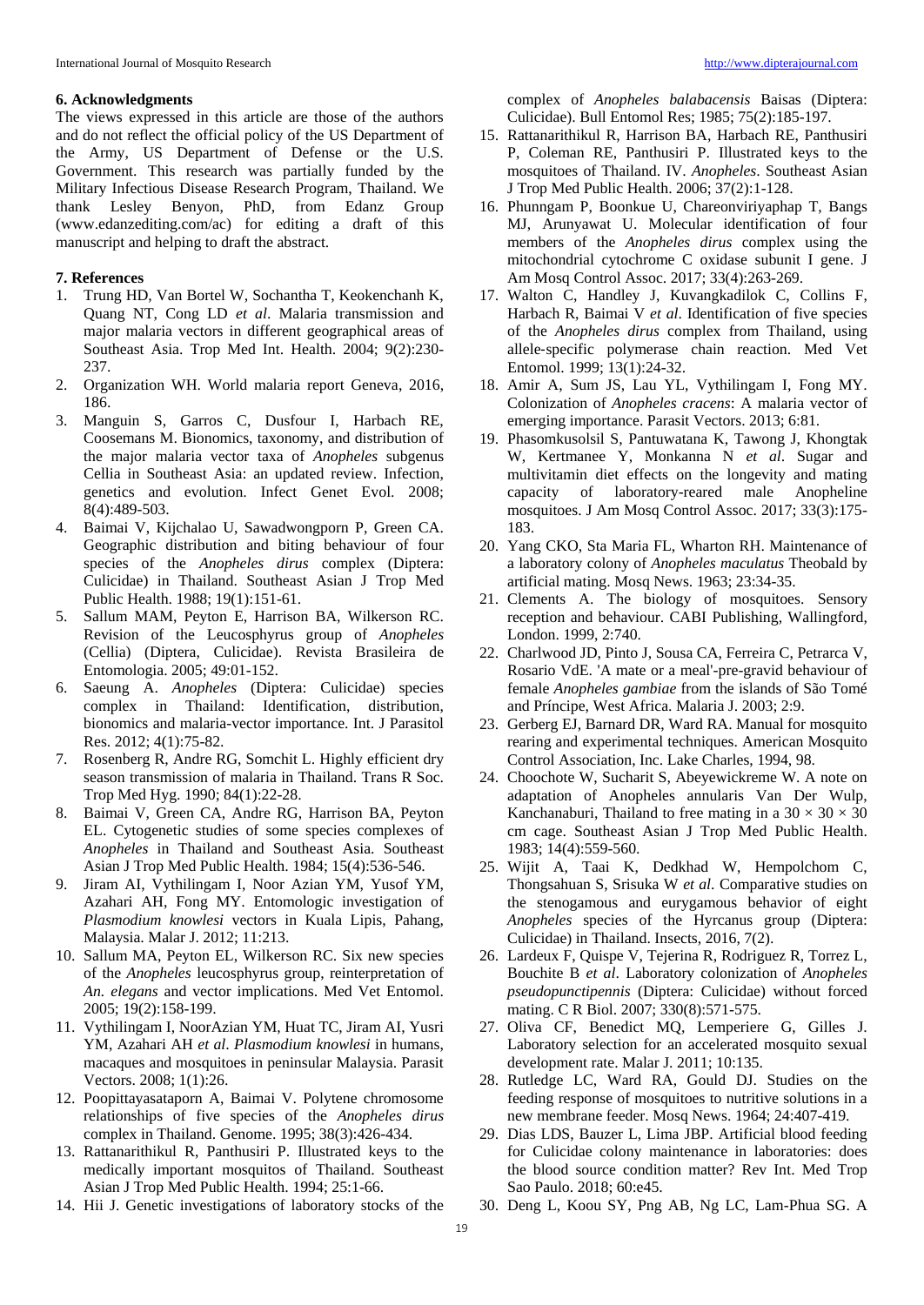novel mosquito feeding system for routine blood-feeding of *Aedes aegypti* and *Aedes albopictus*. Trop Biomed. 2012; 29(1):169-174.

- 31. Soares-Pinheiro VC, Dasso-Pinheiro W, Trindade-Bezerra JM, Tadei WP. Egg viability of *Aedes aegypti* Linnaeus (Diptera, Culicidae) under different environmental and storage conditions in Manaus, Amazonas, Brazil. Braz. J Biol. 2017; 77(2):396-401.
- 32. Brady OJ, Godfray HCJ, Tatem AJ, Gething PW, Cohen JM, McKenzie FE *et al*. Vectorial capacity and vector control: reconsidering sensitivity to parameters for malaria elimination. Trans R Soc. Trop Med Hyg. 2016; 110(2):107-117.
- 33. Garrett-Jones C, Grab B. The assessment of insecticidal impact on the malaria mosquito's vectorial capacity, from data on the proportion of parous females. Bull. World Health Organ. 1964; 31(1):71-86.
- 34. Moller-Jacobs LL, Murdock CC, Thomas MB. Capacity of mosquitoes to transmit malaria depends on larval environment. Parasit Vectors. 2014; 7(1):593.
- 35. Cohuet A, Harris C, Robert V, Fontenille D. Evolutionary forces on *Anopheles*: what makes a malaria vector? Trends Parasitol. 2010; 26(3):130-136.
- 36. Sinka ME, Bangs MJ, Manguin S, Chareonviriyaphap T, Patil AP, Temperley WH *et al*. The dominant *Anopheles*  vectors of human malaria in the Asia-Pacific region: occurrence data, distribution maps and bionomic precis. Parasit Vectors. 2011; 4:89.
- 37. Gonzales KK, Hansen IA. Artificial diets for mosquitoes. Int. J Environ Res Public Health. 2016; 13(12):1267.
- 38. Bueno Marí R, Peydró R. New anopheline records from the Valencian Autonomous Region of Eastern Spain (Diptera: Culicidae: Anophelinae). European Mosquito Bulletin. 2010; 28:148-156.
- 39. Strickman D, Fonseca DM. Autogeny in *Culex pipiens* complex mosquitoes from the San Francisco Bay Area. Am J Trop Med Hyg. 2012; 87(4):719-726.
- 40. O'Meara GF, Vose FE. Male-dependent stenogamy in *Aedes taeniorhynchus*. J Am Mosq Control Assoc. 1985; 1(2):220-222.
- 41. Ben Ayed W, Amraoui F, M'Ghirbi Y, Schaffner F, Rhaim A, Failloux AB *et al*. A Survey of *Aedes* (Diptera: Culicidae) mosquitoes in Tunisia and the potential role of *Aedes detritus* and *Aedes caspius* in the transmission of Zika Virus. J Med Entomol. 2019; 56(5):1377-1383.
- 42. Charlwood JD, Pinto J, Sousa CA, Madsen H, Ferreira C, do Rosario VE. The swarming and mating behaviour of *Anopheles gambiae* S.S. (Diptera: Culicidae) from Sao Tome Island. J Vector Ecol. 2002; 27(2):178-183.
- 43. Yuval B. Mating systems of blood-feeding flies. Annu Rev Entomol. 2006; 51:413-440.
- 44. Bernardini F, Galizi R. Cross-Species Y Chromosome Function between Malaria Vectors of the *Anopheles gambiae* Species Complex. Genetics. 2017; 207(2):729- 740.
- 45. Sucharit S, Choochote W. Comparative studies on the morphometry of male genitalia and frequency of clasper movements during induced copulation of *Anopheles balabacensis* (Perlis Form) and *Anopheles dirus*  (Bangkok Colony Strain). Mosq Syst. 1983; 15:90-97.
- 46. Klowden MJ. Blood, Sex, and the Mosquito. Bio Science. 1995; 45(5):326-331.
- 47. Pant CP, Yasuno M. Field studies on the gonotrophic

cycle of *Aedes aegypti* in Bangkok, Thailand. J Med Entomol. 1973; 10(2):219-223.

- 48. Reisen WK, Mahmood F, Niaz S, Azra K, Parveen T, Mukhtar R *et al*. Population dynamics of some Pakistan mosquitoes: temporal changes in reproductive status, age structure and survivorship of *Anopheles culicifacies*, *An. stephensi* and *Culex tritaeniorhynchus*. Ann Trop Med Parasit. 1986; 80(1):77-95.
- 49. Foster WA, Walker ED. Mosquitoes. In: Mullen GR, Durden LA (Eds). Medical and Veterinary Entomology. Second Edition. Elsevier, London, 2009, 207-259.
- 50. Richards SL, Anderson SL, Yost SA. Effects of blood meal source on the reproduction of *Culex pipiens quinquefasciatus* (Diptera: Culicidae). J Vector Ecol. 2012; 37(1):1-7.
- 51. Klowden MJ, Lea AO. Effect of defensive host behavior on the blood meal size and feeding success of natural populations of mosquitoes (Diptera: Culicidae). J Med Entomol. 1979; 15(5, 6):514-517.
- 52. Farjana T, Tuno N. Effect of body size on multiple blood feeding and egg retention of *Aedes aegypti* (L.) and *Aedes albopictus* (Skuse) (Diptera: Culicidae). Med Entomol Zool. 2012; 63(2):123-131.
- 53. Lavoipierre MMJ. Biting behaviour of mated and unmated females of an African strain of *Aedes aegypti*. Nature. 1958; 181:1781-1782.
- 54. Klowden MJ, Lea AO. Blood meal size as a factor affecting continued host-seeking by *Aedes aegypti* (L.). Am J Trop Med Hyg. 1978; 27(4):827-831.
- 55. Clements AN. The biology of mosquitoes. Development, nutrition and reproduction. Chapman & Hall, London. 1992; 1:340-353.
- 56. Rowland M. Changes in the circadian flight activity of the mosquito *Anopheles stephensi* associated with insemination, blood‐feeding, oviposition and nocturnal light intensity. Physiol Entomol. 1989; 14(1):77-84.
- 57. Onyabe DY, Roitberg BD, Friend WG. Feeding and mating strategies in anopheles (Diptera: Culicidae): theoretical modeling approach. J Med Entomol. 1997; 34(6):644-650.
- 58. Villarreal SM, Pitcher S, Helinski MEH, Johnson L, Wolfner MF, Harrington LC. Male contributions during mating increase female survival in the disease vector mosquito Aedes aegypti. J Insect Physiol. 2018; 108:1-9.
- 59. Dao A, Kassogue Y, Adamou A, Diallo M, Yaro AS, Traore SF *et al*. Reproduction-longevity trade-off in *Anopheles gambiae* (Diptera: Culicidae). J Med Entomol. 2010; 47(5):769-777.
- 60. Briegel H, Horler E. Multiple blood meals as a reproductive strategy in *Anopheles* (Diptera: Culicidae). J Med Entomol. 1993; 30(6):975-985.
- 61. Xue RD, Ali A, Barnard DR. Host species diversity and post-blood feeding carbohydrate availability enhance survival of females and fecundity in *Aedes albopictus* (Diptera: Culicidae). Exp. Parasitol. 2008; 119(2):225- 228.
- 62. Maciel‐de‐Freitas R, Codeco C, Lourenço‐de‐Oliveira R. Body size‐associated survival and dispersal rates of *Aedes aegypti* in Rio de Janeiro. Med Vet Entomol. 2007; 21(3):284-292.
- 63. Briegel H, Rezzonico L. Concentration of host blood protein during feeding by anopheline mosquitoes (Diptera: Culicidae). J Med Entomol. 1985; 22(6):612-